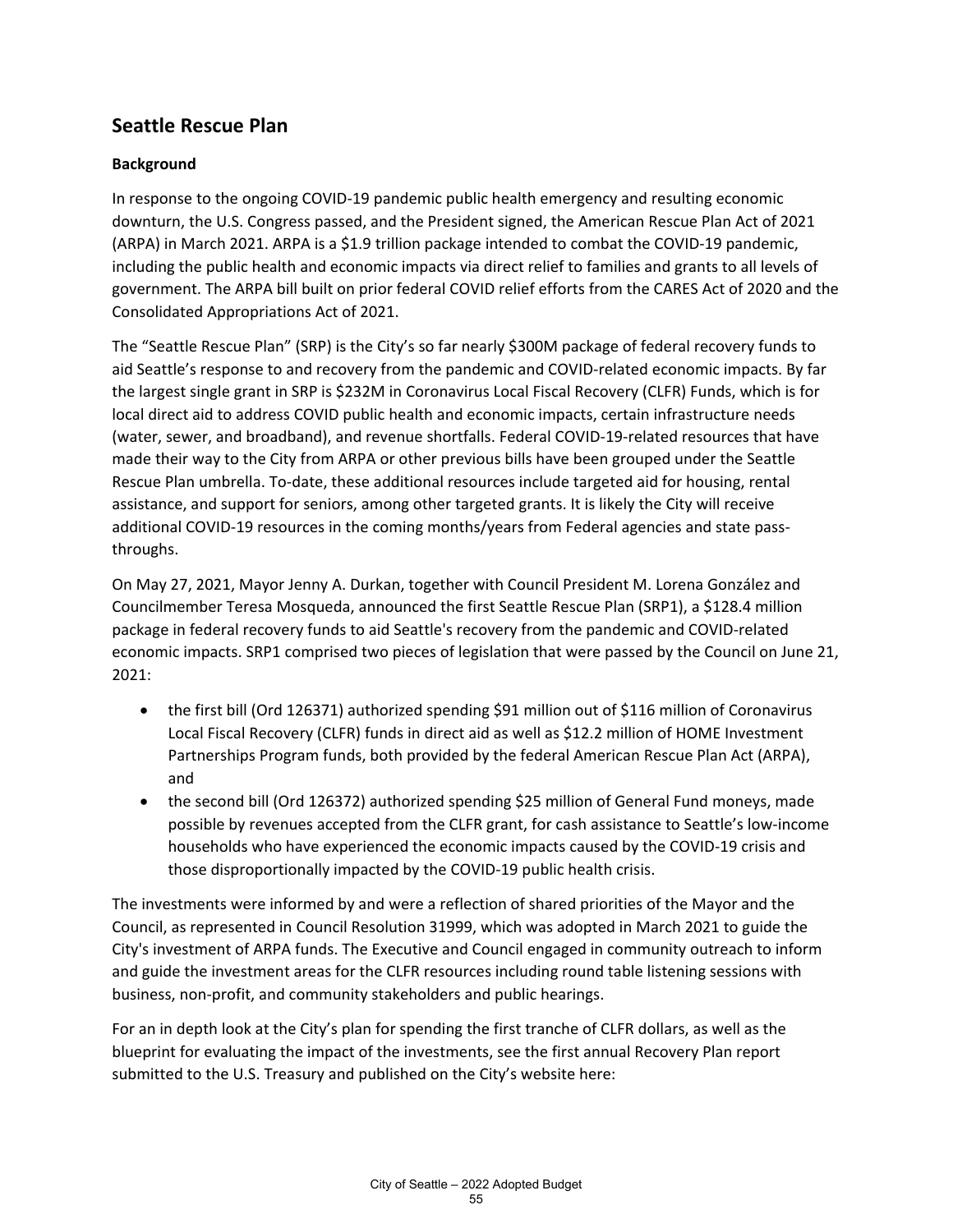## [http://www.seattle.gov/Documents/Departments/FinanceDepartment/Seattle%20Rescue%20Plan/Seat](http://www.seattle.gov/Documents/Departments/FinanceDepartment/Seattle%20Rescue%20Plan/Seattle%20Recovery%20Plan%20Performance%20Report_Aug2021_vFinal.pdf) [tle%20Recovery%20Plan%20Performance%20Report\\_Aug2021\\_vFinal.pdf](http://www.seattle.gov/Documents/Departments/FinanceDepartment/Seattle%20Rescue%20Plan/Seattle%20Recovery%20Plan%20Performance%20Report_Aug2021_vFinal.pdf)

In summer 2021, the Mayor and Council also worked together to pass Seattle Rescue Plan 2 (SRP2), which comprised several more targeted federal grants authorized by ARPA, as well as another COVID relief grant authorized in last year's federal Coronavirus Response and Relief Supplemental Appropriations Act (CRRSAA). These grants totaled over \$52 million and funded rent relief, aid to seniors, mass transit operating support and capital investment, and support for McCaw Hall.

In April of 2021, the City also passed a nearly \$18 million bill (Ord 126320) that reprioritized funds from the Coronavirus Relief Fund (CRF) grant, and focused on health, food, and families, as well as administrative capacity needed to manage, track, and report on all the federal funding coming to Seattle.

#### **Seattle Rescue Plan 3**

The third Seattle Rescue Plan (SRP3) allocates and authorizes spending of the second, and final, \$116 million tranche of CLFR funds, arriving in 2022. This spending package is part of the 2022 Adopted Budget. The funds will support programs that help Seattle residents recover from the negative effects of the pandemic in a variety of dimensions, from shelters and food support, to closing the higher education gap, making it easier and more efficient to apply to our public aid programs, as well as other critical government services such as mental and behavioral health services, and community safety.

Council used CLFR dollars to fill the revenue gap in 2022, using the "revenue replacement" provision of the CLFR grant. In essence, this means the CLFR dollars are backfilling the General Fund and other General Fund-like revenues (such as the Sweetened Beverage Tax). To administer these funds, the City still must produce simple reporting on the government services that revenue replacement dollars support.

The departmental allocations of this second tranche of CLFR funds are shown in the tables below. Note that CLFR funds must be obligated by 2024 and spent by 2026, but the funding all arrives in two tranches, one in 2021 and one in 2022. As such, the 2022 Adopted Budget appropriates all the CLFR funds needed for obligating/spending in 2022-2024/2026, with later-year funds intended to be left unspent in 2022 and carried forward into future years.

See the individual Incremental Changes described in department sections in this budget book for more information about each item.

| <b>Dept</b> | <b>Item Title</b>                                              | 2022<br><b>Funding</b> | <b>Expected</b><br>spend-<br>through<br>year |
|-------------|----------------------------------------------------------------|------------------------|----------------------------------------------|
|             | <b>Housing/Homelessness Total</b>                              | \$22,312,968           |                                              |
| <b>HSD</b>  | One-year of ramp down funding for COVID Mitigation in Shelters | \$3,660,559            | 2022                                         |
| <b>HSD</b>  | Maintain Keiro Enhanced Shelter Units (125 units)              | \$6,587,625            | 2024                                         |

#### **Table 1. Direct CLFR Allocations in the 2022 Adopted Budget**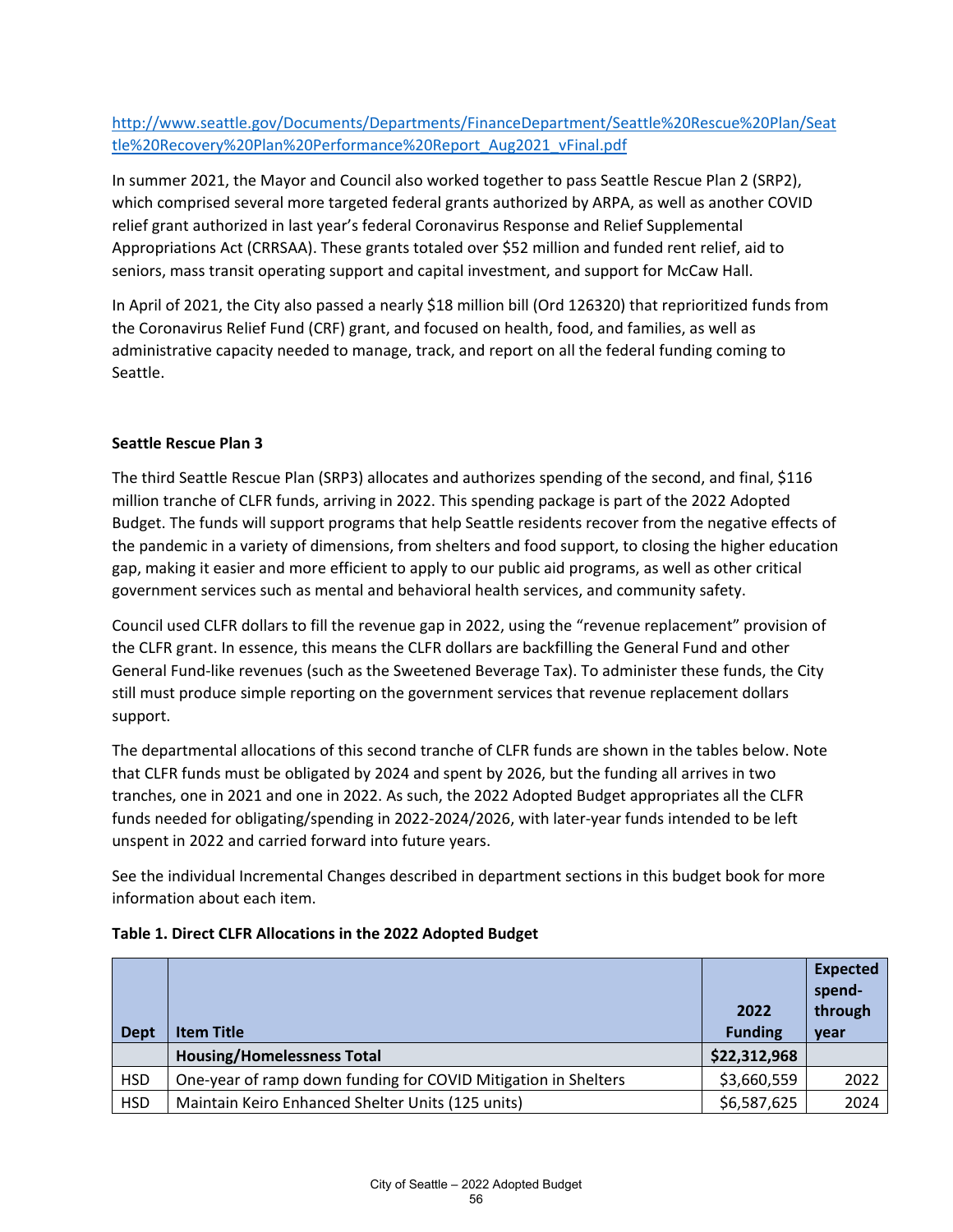| <b>HSD</b>  | Maintain Salvation Army-SODO Enhanced Shelter units (241 units)         | \$12,064,784 | 2023 |
|-------------|-------------------------------------------------------------------------|--------------|------|
|             | <b>Recovery Total</b>                                                   | \$9,351,156  |      |
| SDOT        | Clean City Initiative Funding Expansion                                 | \$4,186,472  | 2022 |
| <b>SPR</b>  | Clean City Funding Continuation                                         | \$4,208,860  | 2022 |
| SPU         | Clean City Initiative - CLFR Support for Cleanup Events                 | \$276,408    | 2022 |
| SPU         | Clean City Initiative - CLFR support for Graffiti, Needles, and Cleanup | \$679,416    | 2022 |
|             | <b>Community Well-being Total</b>                                       | \$9,119,518  |      |
| CBO         | Innovation and Performance - Affordable Seattle                         | \$820,995    | 2024 |
| <b>DEEL</b> | Seattle Promise Additional Support                                      | \$2,357,891  | 2023 |
| <b>HSD</b>  | One-time funding to transition COVID-19 pandemic related food programs  | \$4,200,000  | 2022 |
| <b>ITD</b>  | Affordable Seattle                                                      | \$1,432,632  | 2024 |
| <b>OSE</b>  | Low-income American Indian and Alaska Native food support               | \$308,000    | 2022 |
|             | <b>Supporting City Workers and Reopening Total</b>                      | \$9,641,816  |      |
| CBO         | Innovation and Performance - Impact Evaluation                          | \$930,000    | 2024 |
| CBO         | Federal funds project management staffing                               | \$2,072,024  | 2024 |
| FAS         | Internal Federal Funds Project Staffing                                 | \$1,411,000  | 2024 |
| <b>ITD</b>  | <b>Critical IT Infrastructure Needs</b>                                 | \$4,000,000  | 2022 |
| <b>ITD</b>  | PC Replacement Program Mobility                                         | \$500,000    | 2022 |
| <b>ITD</b>  | Software Costs for Vaccine Verification Platform                        | \$10,200     | 2022 |
| <b>OEM</b>  | <b>Internal Federal Funds Project Staffing</b>                          | \$268,592    | 2022 |
| <b>SDHR</b> | <b>Employee Vaccine Verification System</b>                             | \$450,000    | 2022 |
|             | <b>Grand Total</b>                                                      | \$50,425,458 |      |

## **Table 2. Items Supported in 2022 by CLFR Revenue Replacement**

| <b>Dept</b> | <b>Item Title</b>                                                                    | 2022 Funding |
|-------------|--------------------------------------------------------------------------------------|--------------|
|             | <b>Housing/Homelessness Total</b>                                                    | \$6,000,000  |
| <b>HSD</b>  | Address facility needs to expand high-acuity shelter and behavioral health services  | \$5,000,000  |
| OH.         | Capacity building for providers operating non-PSH housing projects                   | \$1,000,000  |
|             | <b>Recovery Total</b>                                                                | \$1,000,000  |
| <b>ARTS</b> | Grants to orgs that did not qualify for Shuttered Venue Operators Grant              | \$1,000,000  |
|             | <b>Community Well-being Total</b>                                                    | \$13,041,960 |
| <b>CSCC</b> | Staffing needed to develop an implementation plan and response protocols for         | \$400,000    |
|             | low-acuity 9-1-1 emergency response                                                  |              |
| <b>DEEL</b> | Expand mental health services in schools                                             | \$500,000    |
| <b>DEEL</b> | Programming for Black girls and young women and Black queer and transgender<br>youth | \$375,000    |
| <b>DEEL</b> | Restorative justice programming                                                      | \$250,000    |
| <b>HSD</b>  | Sustain 2021 levels of food and nutrition program funding, add temporary Senior      | \$3,436,960  |
|             | <b>Grants and Contracts Specialist</b>                                               |              |
| <b>HSD</b>  | Services from agencies specializing in American Indian and Alaskan Native            | \$1,200,000  |
|             | Populations                                                                          |              |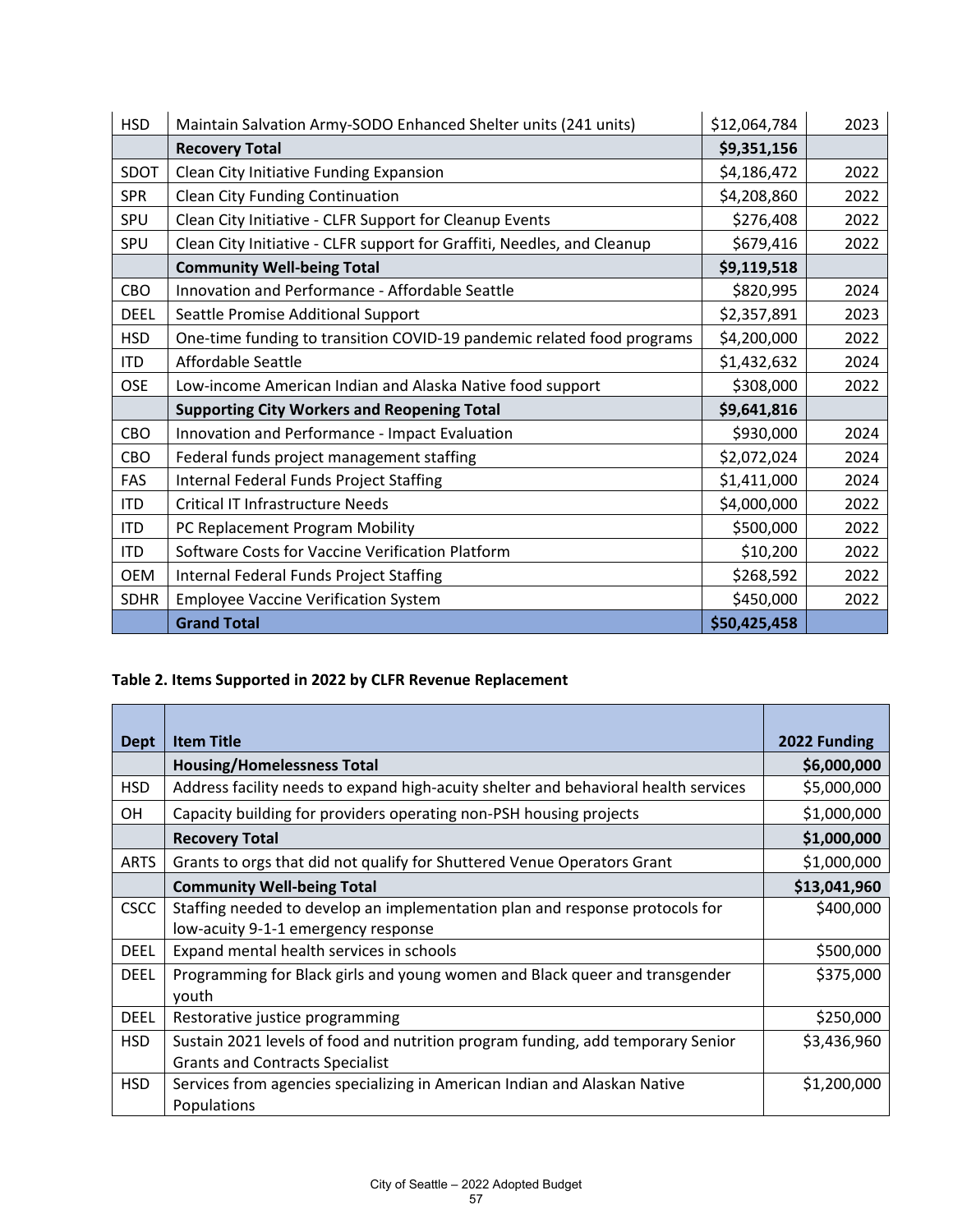| <b>HSD</b> | Expand mobile mental and behavioral health crisis services                           | \$2,500,000  |
|------------|--------------------------------------------------------------------------------------|--------------|
| <b>HSD</b> | Mobile advocacy services with flexible financial assistance for survivors of gender- | \$1,500,000  |
|            | based violence                                                                       |              |
| <b>HSD</b> | Regional Peacekeepers collective                                                     | \$1,500,000  |
| <b>OSE</b> | <b>Food Assistance</b>                                                               | \$945,000    |
| <b>SPL</b> | Library vandalism repair                                                             | \$435,000    |
|            | <b>Supporting City Workers and Reopening Total</b>                                   | \$50,634,209 |
| <b>LEG</b> | Preserve staffing, address pay equity and prepare Council Chambers for hybrid in-    | \$850,000    |
|            | person and virtual meetings                                                          |              |
| <b>SFD</b> | <b>SFD Payroll</b>                                                                   | \$49,784,209 |
|            | <b>Grand Total</b>                                                                   | \$70,676,169 |

#### **Council Changes to the Proposed Budget**

The Council made significant changes to the Proposed Budget's package of spending for the second tranche of CLFR funds. The Proposed Budget assumed payroll tax funds would fill the revenue gap in 2022, but as mentioned above, Council's Adopted Budget relies instead on CLFR revenues to fill the gap.

Notably, the Council moved the following investments in affordable housing and economic inclusion so that payroll tax funds would pay for them instead of CLFR funds (directly or via revenue replacement in the case of the workforce development programs):

- \$50.5 million to Expanded Capital Investment in Affordable Rental Housing Production and Preservation
- \$7.6 million for a Small Business Ownership Fund
- \$4.5 million for Workforce Development programs
- \$2.4 million for Child Care Stabilization Grants expansion

The Council also moved funding for Seattle Promise so that Families, Education, Preschool, and Promise (FEPP) Levy funds would pay for them instead of CLFR funds:

• \$4.4 million for additional support for Seattle Promise

The Council directed the above CLFR funds, totaling \$69.4 million, to revenue replacement uses instead, described in the Revenue Replacement table discussed in the previous section.

The Council cut an item that was proposed for CLFR revenue replacement funding and redirected those revenue replacement funds toward three other uses:

- Cut \$2 million for contingency funds for emergency costs declined or reduced for reimbursement by FEMA
- Redirected \$945,000 for food assistance;
- \$655,000 for Community Safety Officers; and
- \$400,000 for planning staff in the Community Safety and Communications Center

The Council added one item to be paid for with CLFR funds: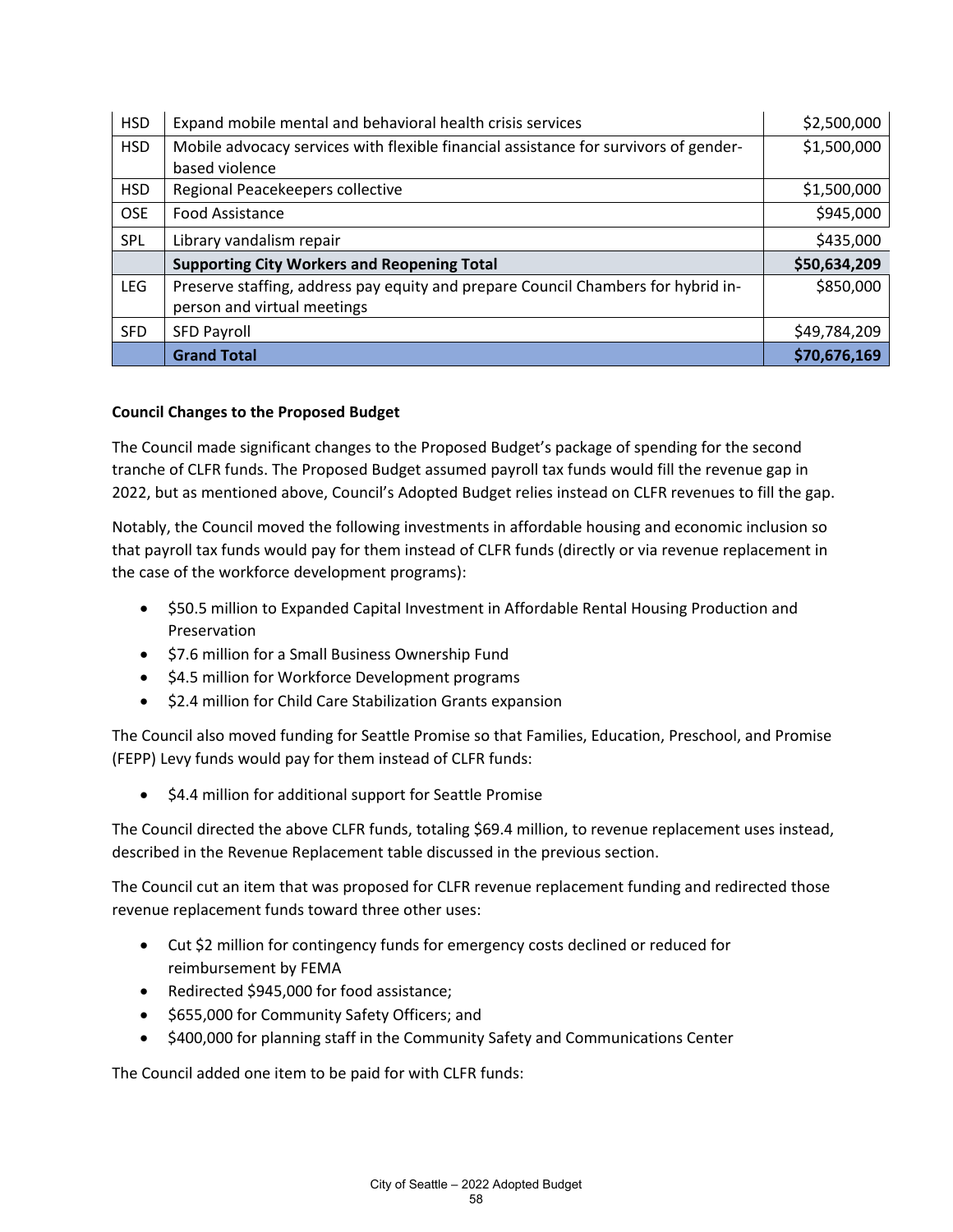• \$308,000 for food assistance by organizations specializing in working with the American Indian and Alaska Native communities

The original spending package for the second tranche of CLFR funds as included in the Proposed Budget is shown below:

| <b>Dept</b> | <b>Item Title</b>                                                                              | 2022 Funding | <b>Expected</b><br>spend-<br>through<br>year |
|-------------|------------------------------------------------------------------------------------------------|--------------|----------------------------------------------|
|             | <b>Housing/Homelessness Total</b>                                                              | \$72,811,077 |                                              |
| OH          | Expanded Capital Investment in Affordable Rental Housing<br><b>Production and Preservation</b> | \$50,498,109 | 2026                                         |
| <b>HSD</b>  | One-year of ramp down funding for COVID Mitigation in<br>Shelters                              | \$3,660,559  | 2022                                         |
| <b>HSD</b>  | Maintain Keiro Enhanced Shelter Units (125 units)                                              | \$6,587,625  | 2024                                         |
| <b>HSD</b>  | Maintain Salvation Army-SODO Enhanced Shelter units (241<br>units)                             | \$12,064,784 | 2023                                         |
|             | <b>Recovery Total</b>                                                                          | \$18,337,216 |                                              |
| FG          | CLFR Revenue Replacement - Workforce Development                                               | \$4,500,000  | 2022                                         |
| <b>OED</b>  | Small Business Ownership Fund                                                                  | \$7,600,000  | 2024                                         |
| SDOT        | Clean City Initiative Funding Expansion                                                        | \$2,800,000  | 2022                                         |
| <b>SPR</b>  | Clean City Funding Continuation                                                                | \$2,800,000  | 2022                                         |
| SPU         | Clean City Initiative - CLFR Support for Cleanup Events                                        | \$184,272    | 2022                                         |
| SPU         | Clean City Initiative - CLFR support for Graffiti, Needles, and<br>Cleanup                     | \$452,944    | 2022                                         |
|             | <b>Community Well-being Total</b>                                                              | \$13,911,518 |                                              |
| <b>DEEL</b> | Child Care Stabilization Grants Expansion                                                      | \$2,400,000  | 2022                                         |
| <b>DEEL</b> | Seattle Promise Additional Support                                                             | \$6,757,891  | 2023                                         |
| CBO         | Innovation and Performance - Affordable Seattle                                                | \$820,995    | 2024                                         |
| <b>ITD</b>  | Affordable Seattle                                                                             | \$1,432,632  | 2024                                         |
|             | One-time funding to transition COVID-19 pandemic related                                       |              |                                              |
| <b>HSD</b>  | food programs                                                                                  | \$2,500,000  | 2022                                         |
|             | <b>City Services and Reopening Total</b>                                                       | \$11,641,816 |                                              |
| CBO         | Innovation and Performance - Impact Evaluation                                                 | \$930,000    | 2024                                         |
| CBO         | Federal funds project management staffing                                                      | \$2,072,024  | 2024                                         |
| FAS         | Internal Federal Funds Project Staffing                                                        | \$1,411,000  | 2024                                         |
| <b>OEM</b>  | Internal Federal Funds Project Staffing                                                        | \$268,592    | 2022                                         |
| <b>ITD</b>  | <b>Critical IT Infrastructure Needs</b>                                                        | \$4,000,000  | 2022                                         |
| <b>ITD</b>  | PC Replacement Program Mobility                                                                | \$500,000    | 2022                                         |
| <b>ITD</b>  | Software Costs for Vaccine Verification Platform                                               | \$10,200     | 2022                                         |
| <b>SDHR</b> | <b>Employee Vaccine Verification System</b>                                                    | \$450,000    | 2022                                         |
| FG          | CLFR Revenue Replacement - FEMA Contingency                                                    | \$2,000,000  | 2023                                         |

**Table 3. Summary of CLFR Items in the 2022 Proposed Budget**